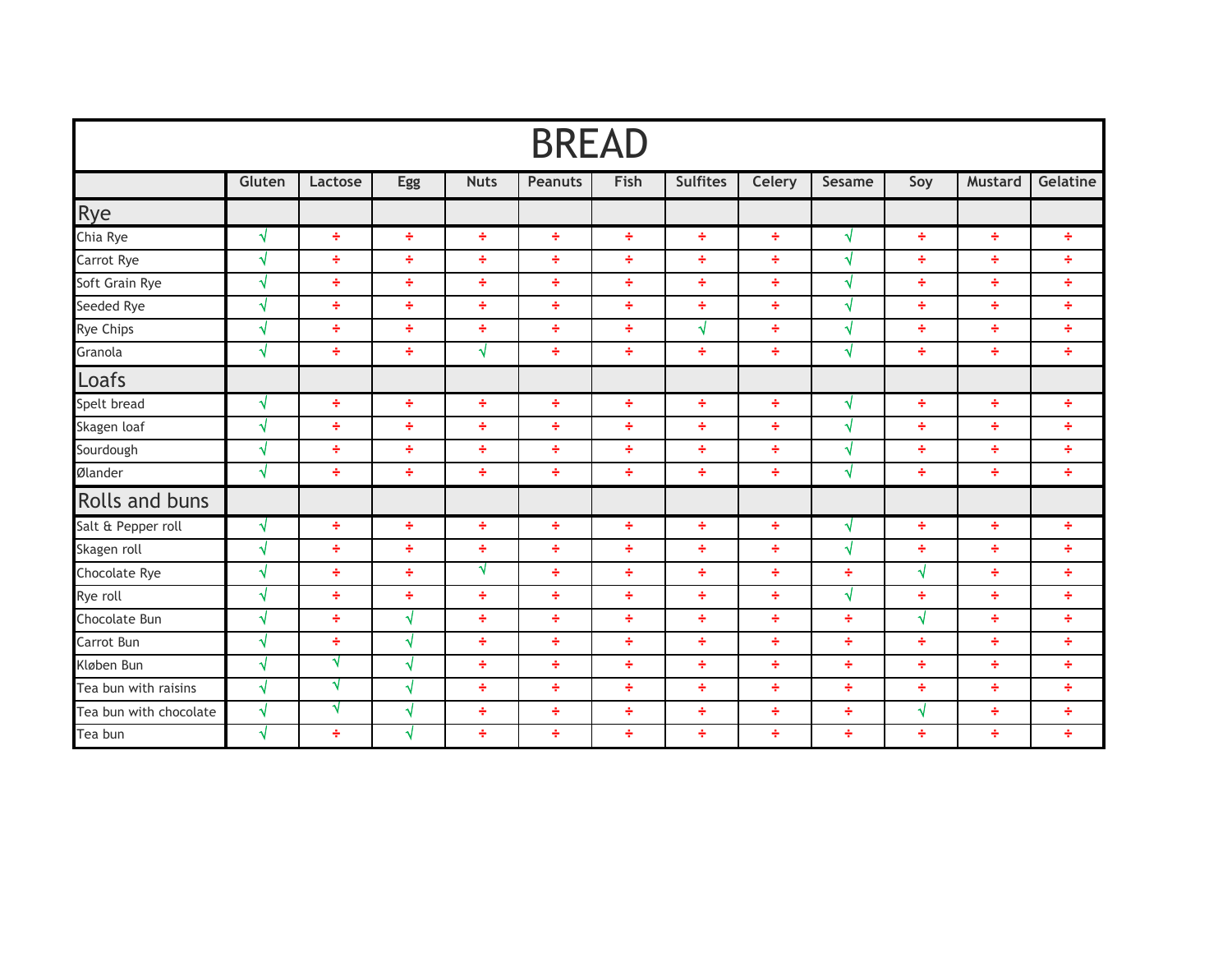| <b>PASTRY</b>           |            |            |     |             |                |      |                 |        |        |     |                |           |
|-------------------------|------------|------------|-----|-------------|----------------|------|-----------------|--------|--------|-----|----------------|-----------|
|                         | Gluten     | Lactose    | Egg | <b>Nuts</b> | <b>Peanuts</b> | Fish | <b>Sulfites</b> | Celery | Sesame | Soy | <b>Mustard</b> | Gelatine  |
| Chocolate swirl         | √          | √          | √   | ÷           | ÷              | ÷    | ÷               | ÷      | ÷      | √   | ÷              | ÷         |
| Cinnamon swirl          | $\sqrt{ }$ | $\sqrt{ }$ | √   | ÷           | ÷              | ÷    | ÷               | ÷      | ÷      | √   | ÷              | ÷         |
| Cinnamon social™        | √          | √          | √   | ÷           | ÷              | ÷    | ÷               | ÷      | ÷      | √   | ÷              | ÷         |
| Croissant               | $\sqrt{ }$ | √          | √   | ÷           | ÷              | ÷    | ÷               | ÷      | ÷      | √   | ÷              | ÷         |
| Raspberry Spandauer     | $\sqrt{ }$ | √          | √   | $\sqrt{ }$  | ÷              | ÷    | ÷               | ÷      | ÷      | √   | ÷              | ÷         |
| Vanilla Spandauer       | $\sqrt{ }$ | √          | √   | $\sqrt{ }$  | ÷              | ÷    | ÷               | ÷      | ÷      | √   | ÷              | ÷         |
| Copenhaganer            | √          | √          | √   | $\sqrt{ }$  | ÷              | ÷    | ÷               | ÷      | ÷      | √   | ÷              | ÷         |
|                         |            |            |     |             |                | Fς   |                 |        |        |     |                |           |
|                         | Gluten     | Lactose    | Egg | <b>Nuts</b> | <b>Peanuts</b> | Fish | <b>Sulfites</b> | Celery | Sesame | Soy | <b>Mustard</b> | Gelatine  |
| Christianshavner cake   | N          | √          | √   | √           | ÷              | ÷    | ÷               | ÷      | ÷      | ÷   | ÷              | √         |
| Strawberry cake         | $\sqrt{}$  | $\sqrt{ }$ | √   | $\sqrt{ }$  | ÷              | ÷    | ÷               | ÷      | ÷      | √   | ÷              | $\sqrt{}$ |
| Cheese cake             | √          | $\sqrt{ }$ | ÷   | ÷           | ÷              | ÷    | ÷               | ÷      | ÷      | ÷   | ÷              | √         |
| Vegan Cream cake        | ÷          | ÷          | ÷   | √           | ÷              | ÷    | ÷               | ÷      | √      | √   | ÷              | ÷         |
| <b>Gataeu Marcel</b>    | ÷          | √          | √   | ÷           | ÷              | ÷    | ÷               | ÷      | ÷      | √   | ÷              | ÷         |
| Tosca Cake              | $\sqrt{ }$ | √          | √   | $\sqrt{ }$  | ÷              | ÷    | ÷               | ÷      | ÷      | ÷   | ÷              | ÷         |
| Truffle log             | √          | √          | √   | √           | ÷              | ÷    | ÷               | ÷      | ÷      | √   | ÷              | ÷         |
| Rum ball                | √          | √          | √   | $\sqrt{ }$  | ÷              | ÷    | ÷               | ÷      | ÷      | √   | ÷              | ÷         |
| Coconut Puff            | √          | √          | √   | $\sqrt{ }$  | ÷              | ÷    | ÷               | ÷      | ÷      | √   | ÷              | √         |
| Dark chocolate Puff     | √          | √          | √   | √           | ÷              | ÷    | ÷               | ÷      | ÷      | √   | ÷              | √         |
| <b>Celebration Cake</b> | √          | $\sqrt{ }$ | √   | ÷           | ÷              | ÷    | ÷               | ÷      | ÷      | ÷   | ÷              | ÷         |
| Lemon Passion Cake      | √          | √          | √   | N           | ÷              | ÷    | ÷               | ÷      | ÷      | ÷   | ÷              | ÷         |
| <b>Brownie</b>          | √          | √          | √   | √           | ÷              | ÷    | ÷               | ÷      | ÷      | √   | ÷              | ÷         |
| Rasberry slice          | √          | $\sqrt{ }$ | √   | ÷           | ÷              | ÷    | ÷               | ÷      | ÷      | √   | ÷              | ÷         |
| Chocolate cookies       | $\sqrt{ }$ | √          | ÷   | √           | ÷              | ÷    | ÷               | ÷      | ÷      | √   | ÷              | ÷         |
| Blueberry muffin        | √          | √          | √   | √           | ÷              | ÷    | ÷               | ÷      | ÷      | ÷   | ÷              | ÷         |
| Chocolate muffin        | √          | √          | √   | ÷           | ÷              | ÷    | ÷               | ÷      | ÷      | √   | ÷              | ÷         |
| Carrot muffin           | √          | √          | √   | ÷           | ÷              | ÷    | ÷               | ÷      | ÷      | √   | ÷              | ÷         |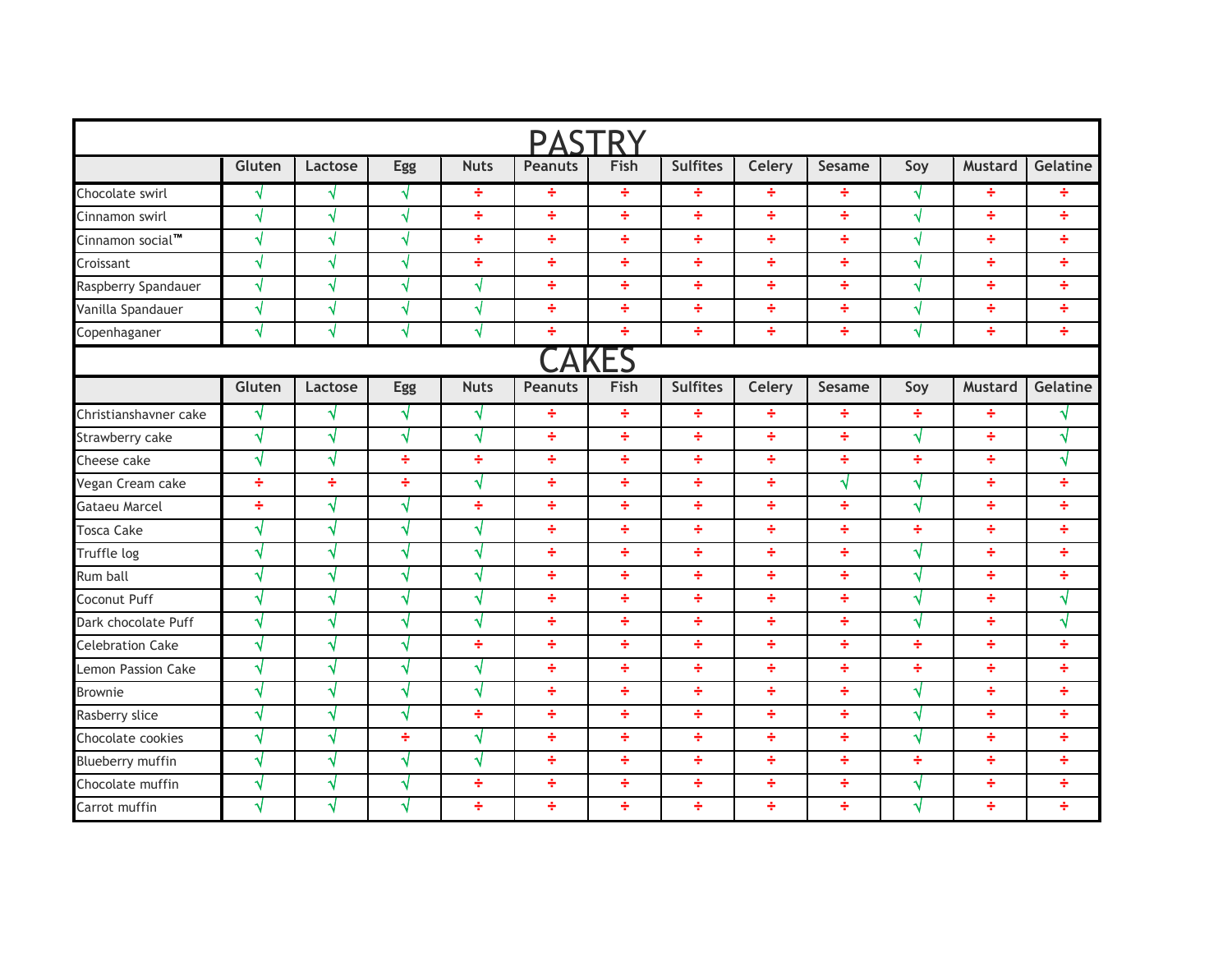|                                | Gluten        | Lactose | Egg | <b>Nuts</b> | <b>Peanuts</b> | Fish | <b>Sulfites</b> | Celery | Sesame | Soy | <b>Mustard</b> | Gelatine |
|--------------------------------|---------------|---------|-----|-------------|----------------|------|-----------------|--------|--------|-----|----------------|----------|
| <b>Breakfast</b>               |               |         |     |             |                |      |                 |        |        |     |                |          |
| Breakfast roll                 | ×.            | √       | √   | ÷           | ÷              | ÷    | ÷               | ÷      | ÷      | ÷   | ÷              | ÷        |
| Turkey sausage breakfast roll  | Ä,            | √       | N   | ÷           | ÷              | ÷    | ÷               | ÷      | ÷      | ÷   | ÷              | ÷        |
| Cranberry overnight oat        | ۸l            | ÷       | ÷   | ÷           | ÷              | ÷    | ÷               | ÷      | ÷      | ÷   | ÷              | ÷        |
| Pear overnight oat             |               | √       | ÷   | ÷           | ÷              | ÷    | ÷               | ÷      | ÷      | ÷   | ÷              | ÷        |
| Yogurt Parfait                 | N             | √       | ÷   | √           | ÷              | ÷    | ÷               | ÷      | ÷      | ÷   | ÷              | ÷        |
| <b>Sandwiches</b>              |               |         |     |             |                |      |                 |        |        |     |                |          |
| Smoked salmon on Salt & Pepper | N             | √       | ÷   | ÷           | ÷              | ึ่ง  | ÷               | ÷      | ÷      | ÷   | ÷              | ÷        |
| Roast beef sandwich            | N             | √       | ÷   | ÷           | ÷              | ÷    | ÷               | ÷      | ÷      | ÷   | √              | ÷        |
| Prosciutto sandwich            |               | √       | √   | ÷           | ÷              | ÷    | ÷               | ÷      |        | ÷   | ÷              | ÷        |
| Portobello mushroom sandwich   | $\mathcal{A}$ | ÷       | ÷   | ÷           | ÷              | ÷    | ÷               | ÷      | ×.     |     | ÷              | ÷        |
| OF rye with chicken salad      | N             | √       | ÷   | ÷           | ÷              | ÷    | ÷               | √      | N      | ÷   | ÷              | ÷        |
| OF rye with Egg & Schrimp      | N             | √       | √   | ÷           | ÷              | √    | ÷               | ÷      | N      | ÷   | ÷              | ÷        |
| <b>Toasties</b>                |               |         |     |             |                |      |                 |        |        |     |                |          |
| Ham & cheese toastie           | A.            | √       | ÷   | ÷           | ÷              | ÷    | ÷               | ÷      | ÷      | ÷   | √              | ÷        |
| Chicken BLT Toastie            | k             | √       | ÷   | ÷           | ÷              | ÷    | ÷               | ÷      | ÷      | ÷   | ÷              | ÷        |
| Mushroom Toastie               | ٩I            | √       | ÷   | √           | ÷              | ÷    | ÷               | ÷      | ÷      | √   | ÷              | ÷        |
| Soups & Salads                 |               |         |     |             |                |      |                 |        |        |     |                |          |
| Roasted Tomato Soup            | ×.            | √       | ÷   | ÷           | ÷              | ÷    | ÷               | ÷      | √      | ÷   | ÷              | ÷        |
| Chicken Noodle Soup            |               | ÷       | √   | ÷           | ÷              | ÷    | ÷               | N      | ÷      | ÷   | ÷              | ÷        |
| Chicken Harissa salad          | ÷             | √       | √   | ÷           | ÷              | ÷    | ÷               | ÷      | ÷      | ÷   | ÷              | ÷        |
| Salmon Teriyaki salad          | ×.            | ÷       | N   | ÷           | ÷              | ы    | ÷               | ÷      | ٠      |     | ÷              | ÷        |
| Vegan Feta salad               | ÷             | ÷       | ÷   | ÷           | ÷              | ÷    | ÷               | ÷      | ٠      |     | √              | ÷        |